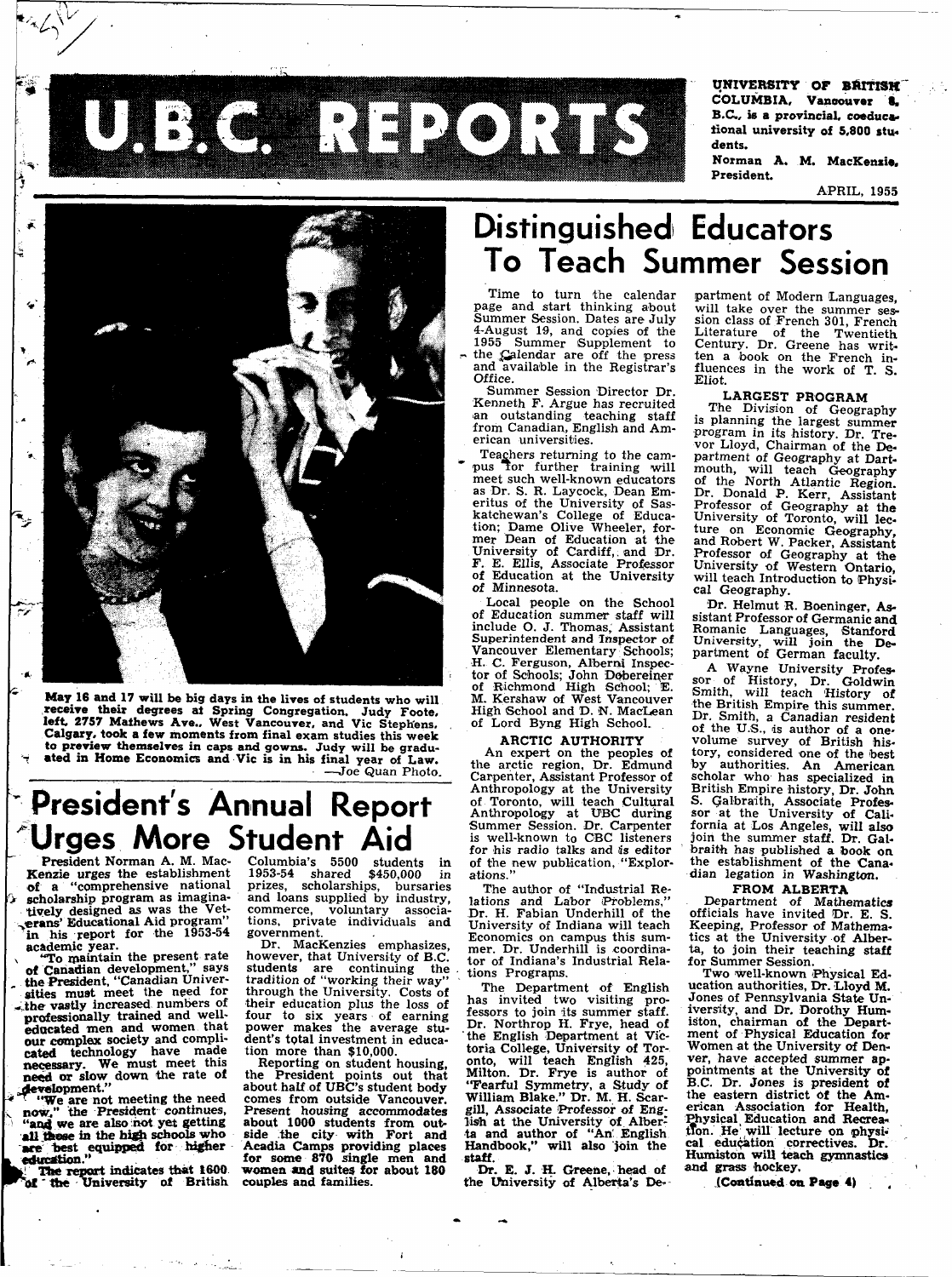PAGE 2 UBC REPORTS



Published by the -University of British Columbia, monthly, and authorized as second-class mail Post-Office Department, Ottawa.

## **Jobhunt Score Excellent For University Graduates**

Personnel Department Director John F. McLean reports that the employment situation for this year's graduates is "Very good, indeed — one of the best years we have had."

#### **Two Churchmen To Be Honored**

.Union College will award diplomas and degrees to the young men it has trained for the United Church ministry at convocation ceremonies at 8 p.m., April 21, in Shaughnessy Heights United Church.

Dr " .George Darby, Pacific Coast pioneer and medical missionary, and Rev. Kosaburo Shimizu, former minister of Vancouver's Japanese United Church, will receive honorary Doctor of Divinity degrees. Dr. Darby has devoted his life to the mission hospital at Bella Bella, and Rev. Shimizu, who now. lives in Toronto, has been cited for his work with resettled Japanese-Canadians during the war.

Rev. Sir George MacLeod, founder and director of the Church of Scotland's Ioria Community was a Union College visitor March 9 and 10. Now a training centre for ministers preparing to work with industrial groups, Iona Community is on" the island where Christianity was first established in Scotland. It "is being rebuilt as an historic sanctuary for the Protestant world:

#### **Site Decision**

Decision on a site for the School of Home Economics' new Home Management House will be made by the subcommittee early this month. Construction will begin as soon as the architects have revised the building plans to conform with the new site.

#### **Forestry Awards**

Four senior forestry students were awarded \$75 cheques in the B.C. Lumberman's first annual student essay contest. Presentations were made on April 4 by Howard T. Mitchell, publisher of the B.C. Lumberman, at a Faculty Club luncheon.

Winners are E. Boyd Kelly, Vancouver; H. Dorrell Kent, Sorrento; and Laurence Hope, Fort Langley, all graduating in Forestry, and Dennis H. Patrick, Vancouver," a fourth-year Forestry Engineering student.

greatest demand. Young men  $\widehat{\phantom{a}}$  fion will be an orientation proand women holding degrees in gram from July 17-21 at Koya-Students trained in electrical engineering, chemical engineering, physics have been in the commerce, mechanical engineering and general arts have also been quickly placed.

"The situation has been particularly good this year," said Mc-Lean, "because the number *oi*  graduates is smaller than in the past few years, when we had large 'veteran' classes." Very few 1955 graduates are still unplaced, although a few women with arts degrees are still looking for positions.

McLean also disclosed that slimmer employment opportunities are keeping up to the pattern of previous years. Many students are being employed in lumbering, mining, pulp and paper industries, summer resorts and in forest protection.

"We are hopeful that the majority of.students who are willing to go put of town and who do not wish special types of jobs will be acco stated.

# UBC To Be Represented **At WUS Seminar in Japan**

Prof. Frederick H. Sowafd, head of the Department of History and Director of International Studies, and two University of B.C. students, John Bossons, West Vancouver, and Maurice Copithorne, Vancouver, will participate in the biennial World University Service seminar to be held in Japan from July 17 to August 21.

Seminar topic will be "University Responsibility in the World of Today." Opening sessan, a Bhuddist monastery near Osaka. The August 1-21 study program will probably be held at Tsuda 'College. Work projects, tours and visits to Japanese uni-

## **MacKay to Study MacKenzie Delta**

Dr. J. Ross Mackay, Associate Professor of Geography at the University, will continue studies of the Mackenzie River delta in B.C. this summer for a report to the Federal Geographic Branch in Ottawa. He will leave Vancouver in June.

Dr. Mackay's findings-will be used as a sample for interpreting conditions in similar areas across Canada. He will work from air photos of the Mackenzie River delta, moving east of the section he mapped last summer, and summer, and<br>y of the physio**rthern low-** versities will also be included in the summer program.

Professor Soward is one of two Canadian University proffessors asked to participate in the seminar. Bossons and Copithorne will join 18 other students from Canadian universities and seven from U.S. colleges in the study tour.

Bossons was chairman of this year's University Week celebra~ tion held from Feb. 28 to March 5. An honor student in Economics, he is president of the UBC Economics Society and presidentelect of the United Nations Club.

Copithorne has been president of the University's debating society, Parliamentary Forum; chairman of the campus Political Council and chairman of the campus branch of the World University Service. He is a member of Sigma Tau Chi, men's honorary fraternity.

### **Anglican College Convocation Set**

Anglican Theological College has scheduled its annual convocation for 8 p.m., April  $26<sub>k</sub>$ in Brock Hall.

The Rev. Dr. W. A. Ferguson, Professor of New Testament Studies at the College, will re-; ceive the honorary degree of Doctor of Divinity and will deliver the convocation address. Dr. Ferguson was principal of Anglican College from  $1952$  to 1954.

Because the theological coursg has been extended to three years, only three students will be graduated this month. Fred Lapham, who received his **B.A.** at St. David's College, Lampeter, Wales, will be awarded the Licentiate in Theology.

Bachelor of Divinity degrees will go to H. Bernard Barrett, Steveston, and Grant E. Dale, Princeton, B.C. Both were awarded the B.A. and the Licentiate in Theology, from the University of British Columbia and Anglican Theological. College.

The Archbishop of British Columbia, the Most Rev. H. E. Sexton, D.D. will preside during the ceremonies. The Bishop of New Westminster, the Rt. Rev. G. P. Gower, will read the citation for Dr. Ferguson.

#### **Concert Is Set**

University of British Columbia music students will give their final concert of the session at 12:30 p.m., April 13, in Physics 2C0.

Barbara Pentland's advanced "Materials of Music" students will play their own compositions, and members of the "Music Appreciation" class will sing a cantata by Erik Satie.

## **DEPARTMENT OF UNIVERSITY EXTENSION**

#### **Summer Session Non-Credit Program**

| July 4-August 16<br>Summer School of Theatre - Acting,<br>Speech, Stagecraft, Directing,<br><b>Scene</b><br>Design and Stage Lighting.                                                                                                                                                                                 |  |  |
|------------------------------------------------------------------------------------------------------------------------------------------------------------------------------------------------------------------------------------------------------------------------------------------------------------------------|--|--|
| <b>MUSIC</b>                                                                                                                                                                                                                                                                                                           |  |  |
| School of the Opera-Basic<br>July 8-August 24<br>Summer<br>Acting for Opera, Dramatic and Musical<br>Study of Standard Opera, Repertoire in<br>Excerpts.                                                                                                                                                               |  |  |
| Study of Concert Literature.<br>July 8---August 17                                                                                                                                                                                                                                                                     |  |  |
| Choral Singing Classes.<br>July 8-August 17                                                                                                                                                                                                                                                                            |  |  |
| <b>ARTS AND CRAFTS</b><br>Painter's Workshop.<br>July 4-August 12<br>Ceramic Workshop.<br>July 4-August 12<br>Sculpture Workshop.<br>July 4-August 12<br>July 4-August 12<br>Metal Workshop.<br>Creative Art for Children.<br>July 4-August 12<br>Lecture in Art History.<br>July 4-August 12<br><b>HOME ECONOMICS</b> |  |  |
| Workshop in Dressmaking.<br>July 5-August 4                                                                                                                                                                                                                                                                            |  |  |
| Smocking.<br>July 6-August 3                                                                                                                                                                                                                                                                                           |  |  |
| Home Rejuvenating.<br>July 4-August 5                                                                                                                                                                                                                                                                                  |  |  |
| Buying and Cooking of Today's Food and<br>July 7-August 4<br>Menu Planning.                                                                                                                                                                                                                                            |  |  |
| PRE-SCHOOL METHODS<br>Instruction in the Principles and Methods<br>July 4-July 22<br>Pre-School Education.                                                                                                                                                                                                             |  |  |
| COMMUNITY LEADERSHIP COURSE                                                                                                                                                                                                                                                                                            |  |  |

July 4—July 10 . A Study of Community Needs.

THEATRE

| at of town and who<br>special types of jobs<br>mmodated," McLean | ne mapped iast :<br>making a full study<br>ography of this n<br>land area. |
|------------------------------------------------------------------|----------------------------------------------------------------------------|
|                                                                  |                                                                            |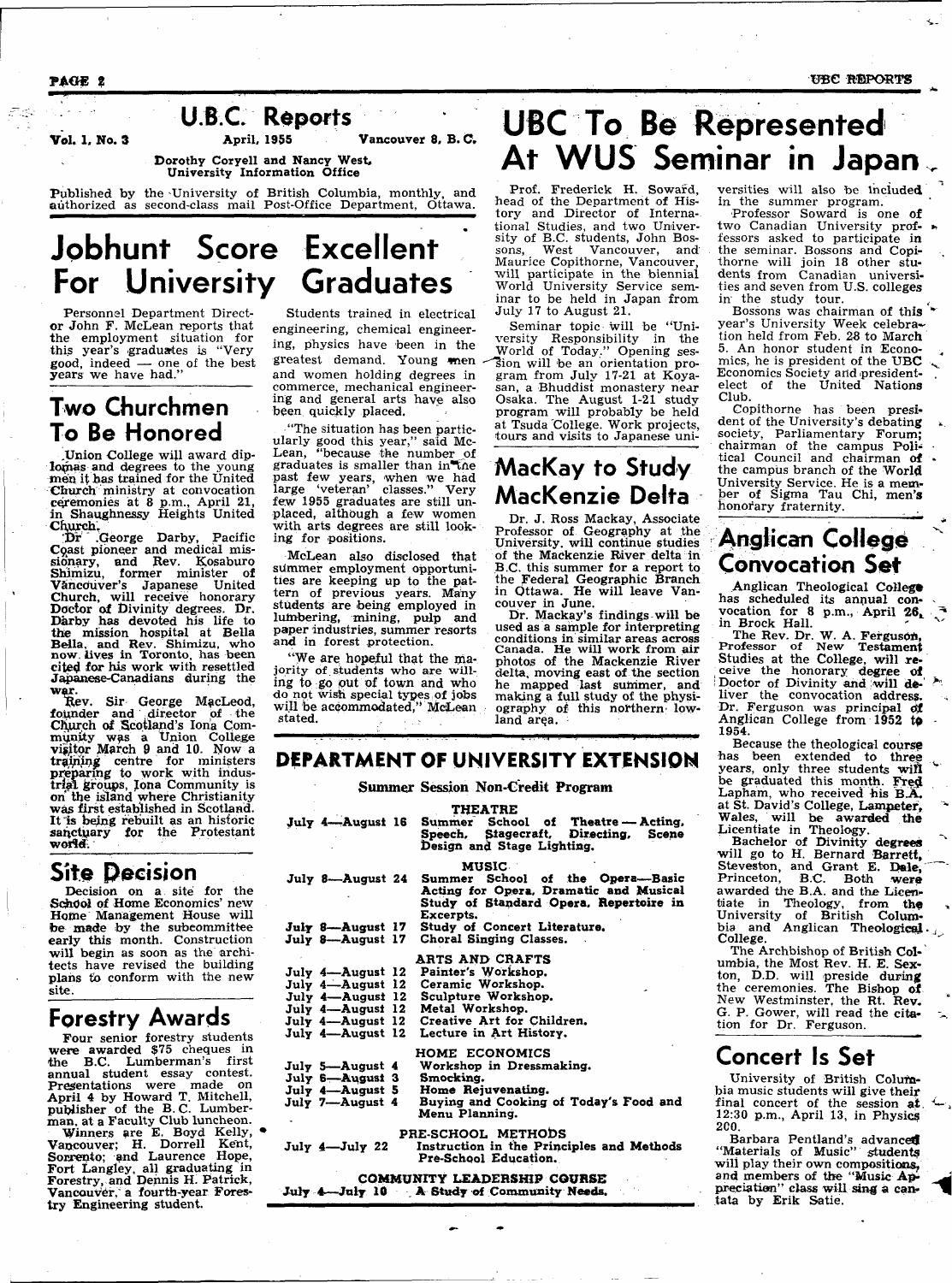APRIL, 1955 PAGE' S

# **Pre-School , Workshop**

A three-Saturday workshop fo familiarize pre-school supervisors and parents with materials and methods for teaching music and rythms, art and crafts and literature, will be held at the University's Youth Training Cen tre on April 23, April  $3\overline{0}$  and May 7, from 10 a.m. to 3 p.m.

\* The course will be co-sponsored by the University Extension Department and the B.C. Pre-School Education Associa tion. Instruction and instructors will include: rythms and records, Mrs. C. E. Borden and Mrs. J. W. Blundell; puppets, Mrs. Elsie MacDougall, clay work and paper construction, Mrs. William P. Goldman; finger painting, Mrs. R. A. McFadyen; and literature, Mrs. Evangeline Winn.

Deadline for registration is April 16. The \$3.50 enrollment fee should be sent tp the Family - Life and Group Development  $\mathcal{L}$  Service, Department of Extension, University of British Columbia, Vancouver 8.

## **Play Equipment Booklet Ready**

t

 $\ddot{\phantom{0}}$ 

V s

Fathers with a "do-it-yourself" yen, and mothers who are looking forward to springtime and ' new outdoor facilities for their c Iiyely offspring will be inter- , exted  $n$  the "Equipment for • Outdoor Play" booklet available tMfough the Extension Family Life Services fpr 25 cents plus 1 cent tax.

• The booklet, published by the • Efapartment of National Health  $\sim$  and Welfare, includes instructions for building a sandbox, large packing box, hollow blocks, work bench, slide, climbing horse, climbing arch, small ladder, jungle gym, easel, saw horse, low table, wading pool, swing, solid building blocks and play yard accessories.

### **To Attend UBC**

Four students who enrolled *•,* in the University's annual eightweek Youth Training School for young people from rural areas are making plans to enter the Faculty of Agriculture at the University next fall.

They are Derek Styles, 28, of Terrace; Marina Parker, 20, Armstrong; Jack Burdge, 23 and  $\sim$  Jim Selfe, 21, both of Victoria.  $\widetilde{\mathbf{y}}$  Miss Parker has already arranged her courses for her freshman year entry in October.

Over 800 graduates of the Extension Department's Youth .Training School are now taking leading roles in communities all over B.C.



Getting underway on a four-week teaching assignment for the Fisheries Service of the Department of Extension, is Captain James F. Patrick, Vancouver, a Veteran of 48 years at sea. Captain Patrick served as an officer aboard each of CPR's famed Empress ships and has been master of both the Empress of Canada and the Empress of Russia.

—Joe Quan Photo

# **Veteran Skipper Teaching In Fisheries Extension**

A veteran of 48 years on square-rigged sailing ships, tramp steamers and liners. Captain James F. Patrick, retired, has never lost his love of the sea and ships. He was up bright and early Monday morning, April 4, for another trip north to the BC. mainland and Vancouver Island settlements teach navigation to camps of Indian fishermen.

On this trip Capt. Patrick is visiting Bella-Bella, Alert Bay and Quathiaski Cove, returning to Vancouver at the end of the month. His pupils in navigation and seamanship—and he stresses "rules of the road" for mariners —are nearly all Indian fishermen, who work from camps on the coast and on the west side of Vancouver Island.

Capt. Patrick's 'classes' in navigation are co-sponsored by the University Extension Department and B.C. Packers. He taught elementary navigation courses to fisheries' students at the annual Youth Training School held on campus from January to early March.

#### APPRENTICED EARLY

The veteran mariner began his sea career at 15, when he was apprenticed for four years.

He left the sea 48 years later as a master mariner who had commanded the plush Empress of Canada and the Empress of Russia.

He served as an officer aboard the Empress of Asia, the Empress of Japan, the Empress of Australia and the Empress of France. In his early days he and his crew were shipwrecked off Cape Horn for 42 days.

For nine years after his retirement Capt. Patrick acted as an examiner for the Federal Department of Transport, which issues<br>Masters' and Mater' certificates masters' and mates certificates. He is still called into marine enquiries as a nautical assessor when the government wishes to determine the cause of a ship collision.

## **Family Camping**

If you would like to participate in three or four<sup>e</sup> meetings. in order to learn about family camping procedures, write to the Family Life and Group Development Service, Department of Extension, University of British Columbia.

## **Beekeeping Course Ends**

The first resident short course for British Columbia beekeepers was held from March 14 to March 22 at the Youth Training Centre on the University campus. The classes were co-sponsored by the University's Department of Extension and the Apiary Branch of the B.C. Department of Agriculture.

The course was attended by 26 beekeepers from Kamloops, Enderby, Vancouver, North Burnaby, Mission City, New Westminster, Vernon, Cloverdale, Penticton, Victoria, Kelowna, Vedder Crossing. Salt Spring Island, Chilliwack and South Burnaby.

Instruction covered management of colonies; disease and its control; processing, grading and marketing of honey: history, anatomy and physiology of bees; construction and assembling of beehive equipment; honey plants; beekeeping equipment and grading regulations.

Students -who passed the final examination qualify for the B. C. Beemasters' "A" class certificate.

## **April J3 Institute For Audio-Visual**

A professor of psychology from the University of Toronto, Dr. Everett Bovard, will be guest speaker at the second an- u nual Audio-Visual Institute to • be held on campus April 13. The Institute is sponsored by the University Extension Depart- < ment and the Industrial Film : Council of B.C.

The one-day workshop has been planned as an aid for training of personnel, and as a guide for public relations officers, advertising personnel, lecturers and speakers. Subjects ranging from filming to discussion techniques will be covered.

Dr. Bovard wil speak on "An Effective Method of Discussion" at a luncheon meeting of the Institute. Classes will be held from early morning until late in the afternoon. A summary of the day's work will round odt the Institute.

#### **New Films Added**

Four new films and 24 filmstrips were added to the film library in Audio-Visual in March. The filmstrips are in color, and cover religious subjects.

New films include "Rocky Mountain Trout," a 15 minute story in color of fishing in the Rockies; "Longhouse People," a 23 minute film on Iriquois life; 'Mother of Parliaments," showing the re-opening of the House of Commons in Britain in 1950, and "Gateway to Health," a 20 minute color show on dental care.